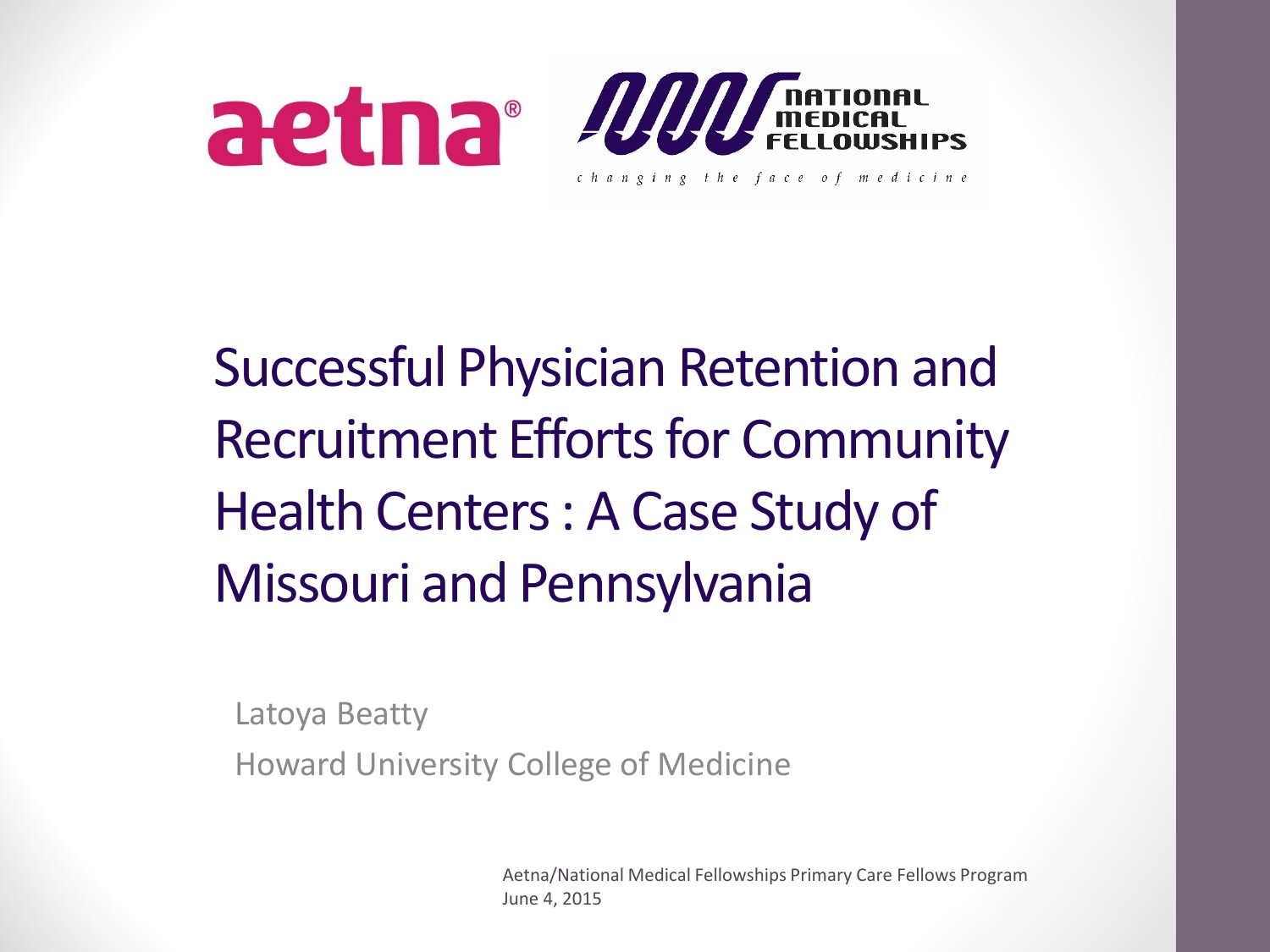#### Introduction

- Community health centers have been around for 50 years and provide a majority of the nation's primary care services.
- The presence of these centers in underserved communities is important due to the growing number of uninsured patients.
- The shortage of healthcare providers has a major impact on the success of community health centers.

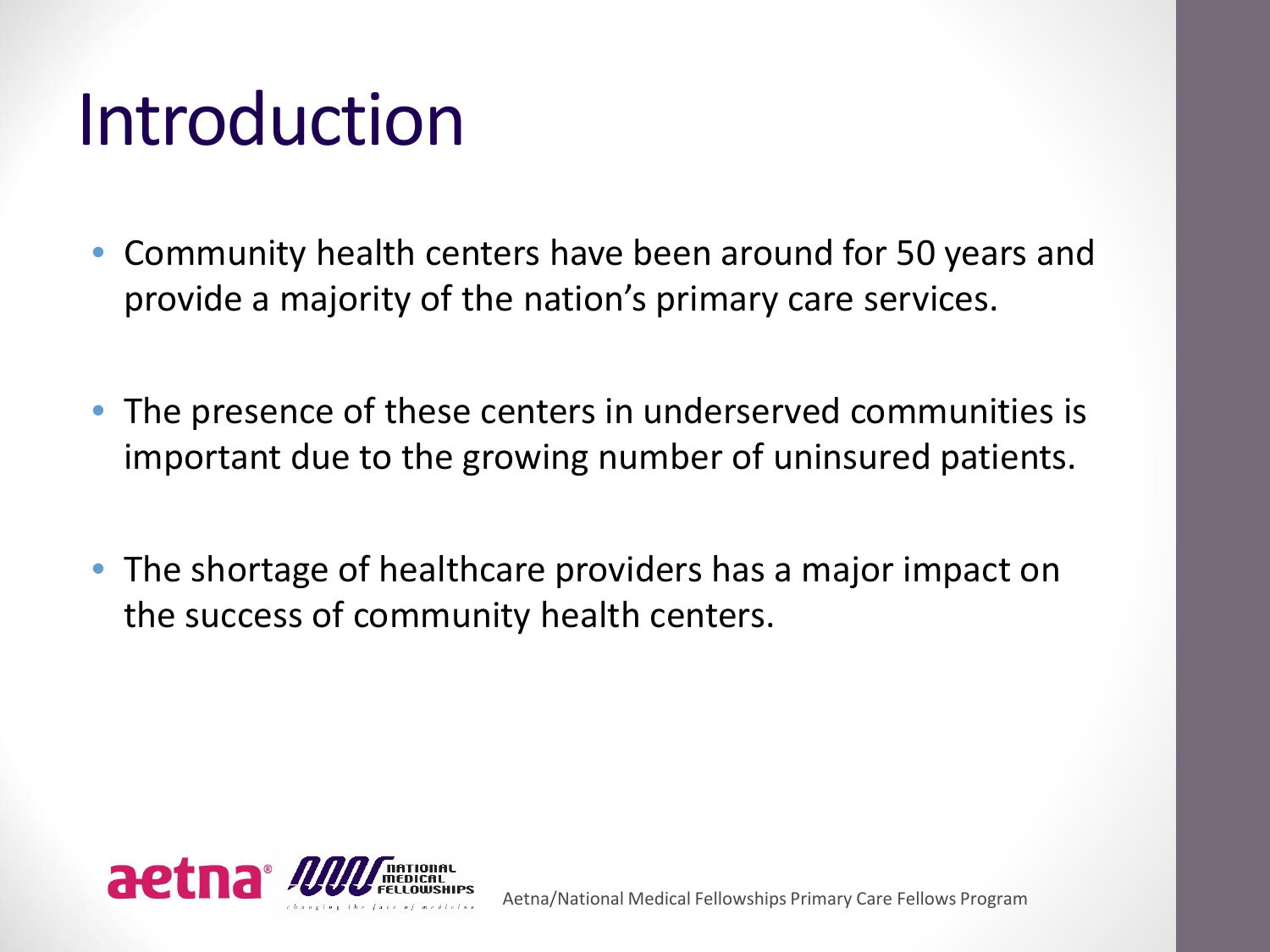# Background

- State funding for healthcare workforce initiatives and programs have been one strategy for addressing provider shortage.
- The State Affairs Department of the National Association of Community Health Centers (NACHC) works closely with each State/Regional Primary Care Association by providing resources for sustaining their community health centers.
- The goal of this project is to provide case studies of two states (Missouri, Pennsylvania) demonstrating how state funding has been used to assist health centers with their recruitment and retention efforts.

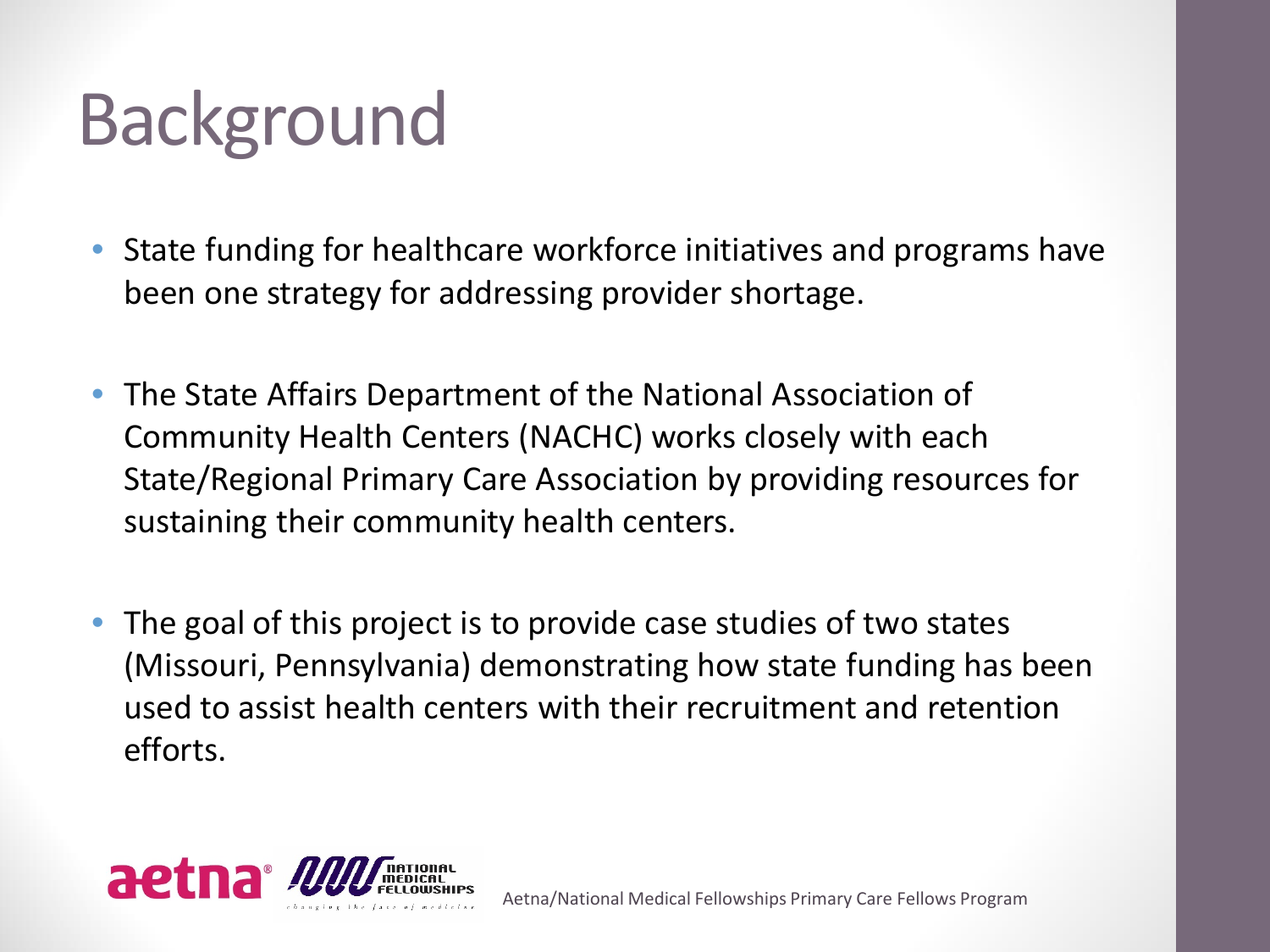#### Key Health Center Data

| <b>State</b>    | # of<br><b>Grantees</b> | # of<br>Delivery<br><b>Sites</b> | $#$ of<br>Total   | # of<br><b>Patient</b><br><b>Patients Visits per Coverage</b><br>Physician | $\frac{9}{6}$<br><b>Medicaid</b> | $\frac{9}{6}$<br>Uninsured |
|-----------------|-------------------------|----------------------------------|-------------------|----------------------------------------------------------------------------|----------------------------------|----------------------------|
| <b>Missouri</b> | 24                      | 200                              | 442, 058 527, 334 |                                                                            | 42                               | 34                         |
| Pennsylvania    | 40                      | 257                              |                   | 680, 017 971, 346                                                          | $-42$                            | 26                         |



Aetna/National Medical Fellowships Primary Care Fellows Program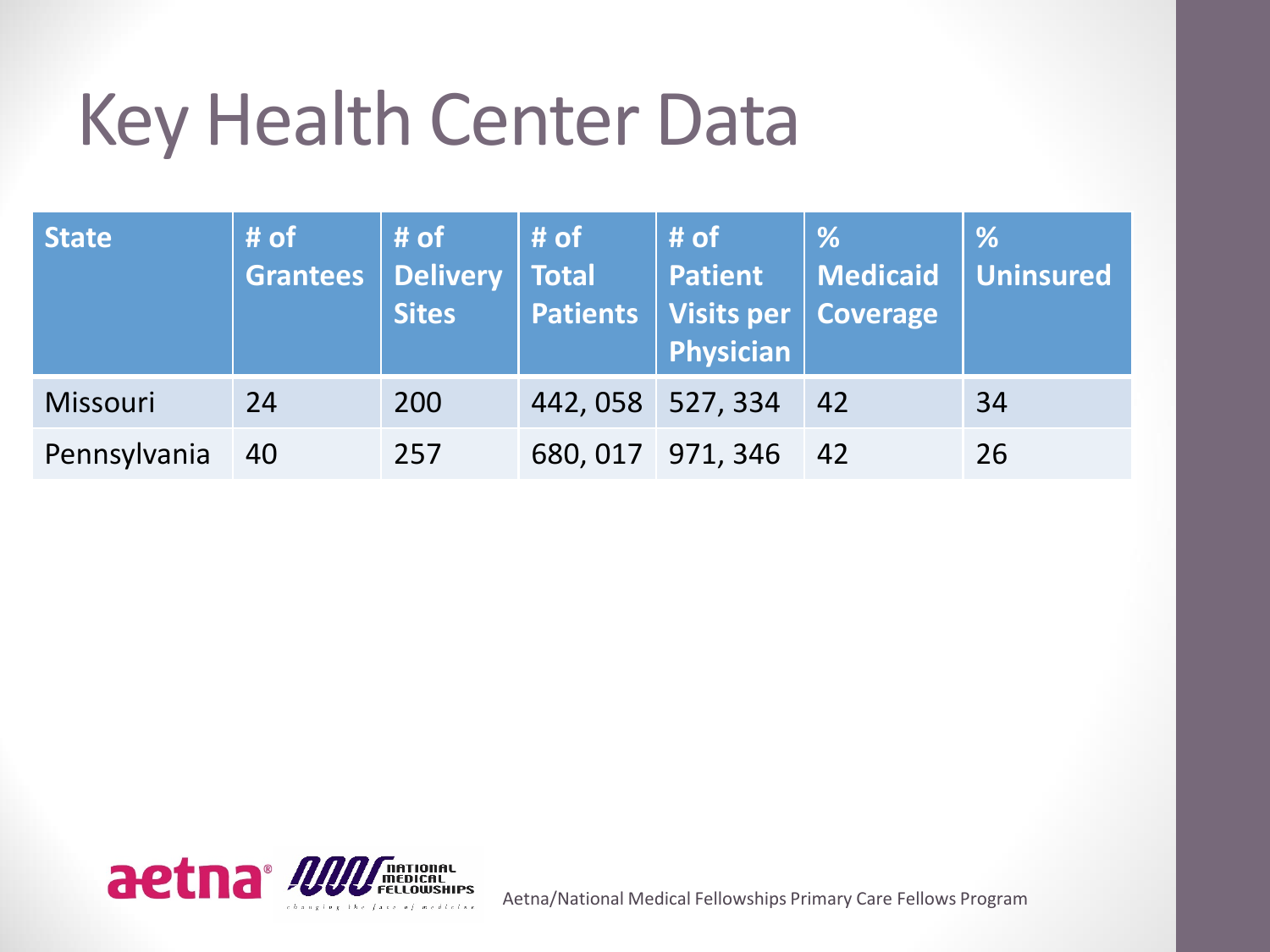# Methodology

- In June 2014, 45 out of 51 Primary Care Associations (PCAs) completed NACHC's 2014 Primary Care Association Survey which explored state policies and issues affecting health centers.
- We collected qualitative data in March 2015 with the Policy Director at PCAs in two states whom responded that state funding was provided in 2014 for health professions training (Missouri and Pennsylvania).
- These one hour telephone interviews included questions about the state funding policies and priorities, additional workforce programs, and challenges.

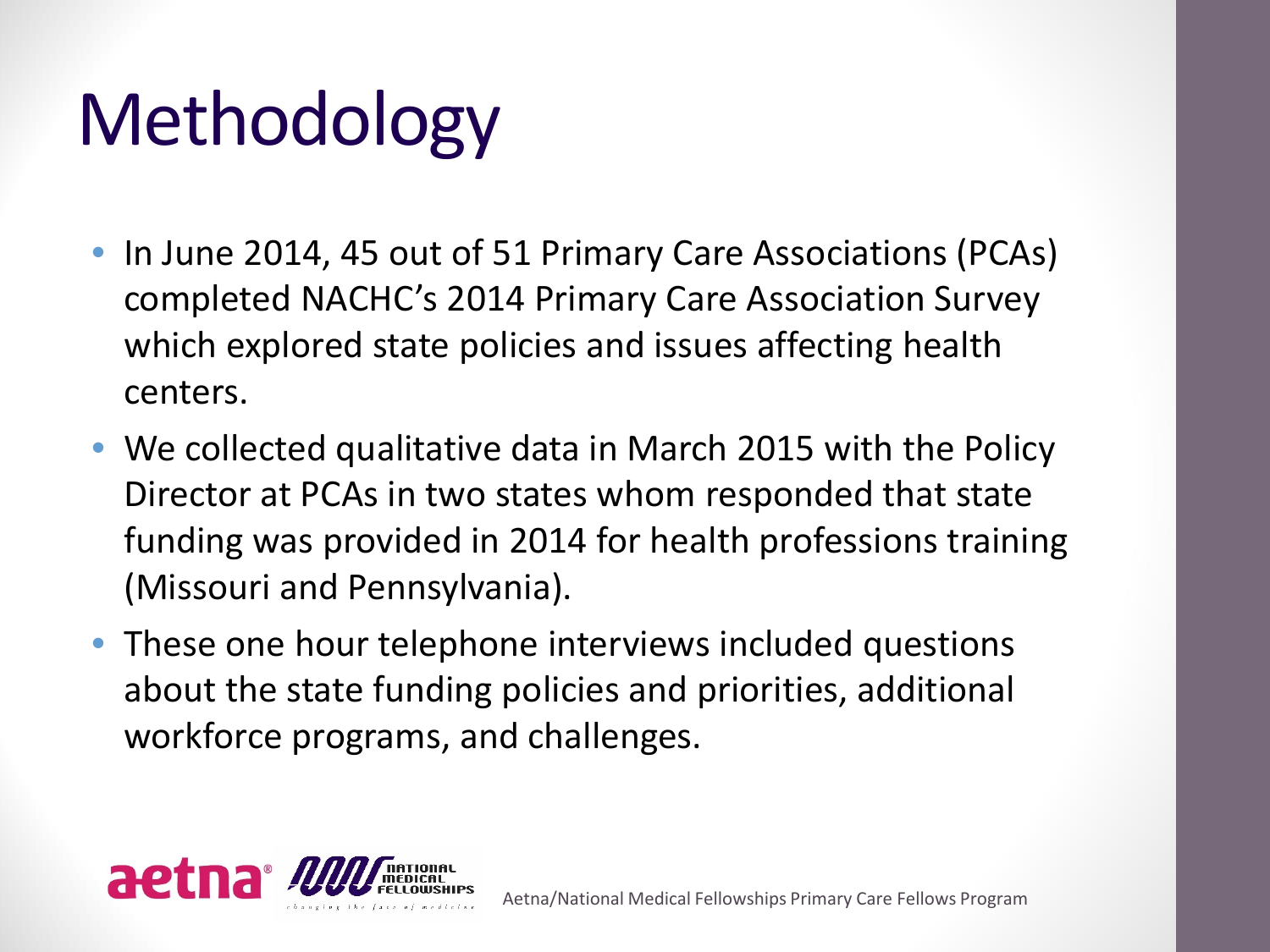# Findings-Missouri

- The Missouri Primary Care Association (MCPA) has been working on loan repayment for 3-4 years.
- The funding for the loan repayment is \$250,000 over a time span of 4 to 5 years for full-time healthcare providers. These health professionals are mostly doctors and nurse practitioners.
- The program allocates 4 or 5 awards a year and it has been successful at recruiting. Most of the health professionals stay or move to another federally qualified health center (FQHC).
- Additionally, MPCA has a scholarship program for medical students.
- MPCA also has a dental school partnership that began two years ago.

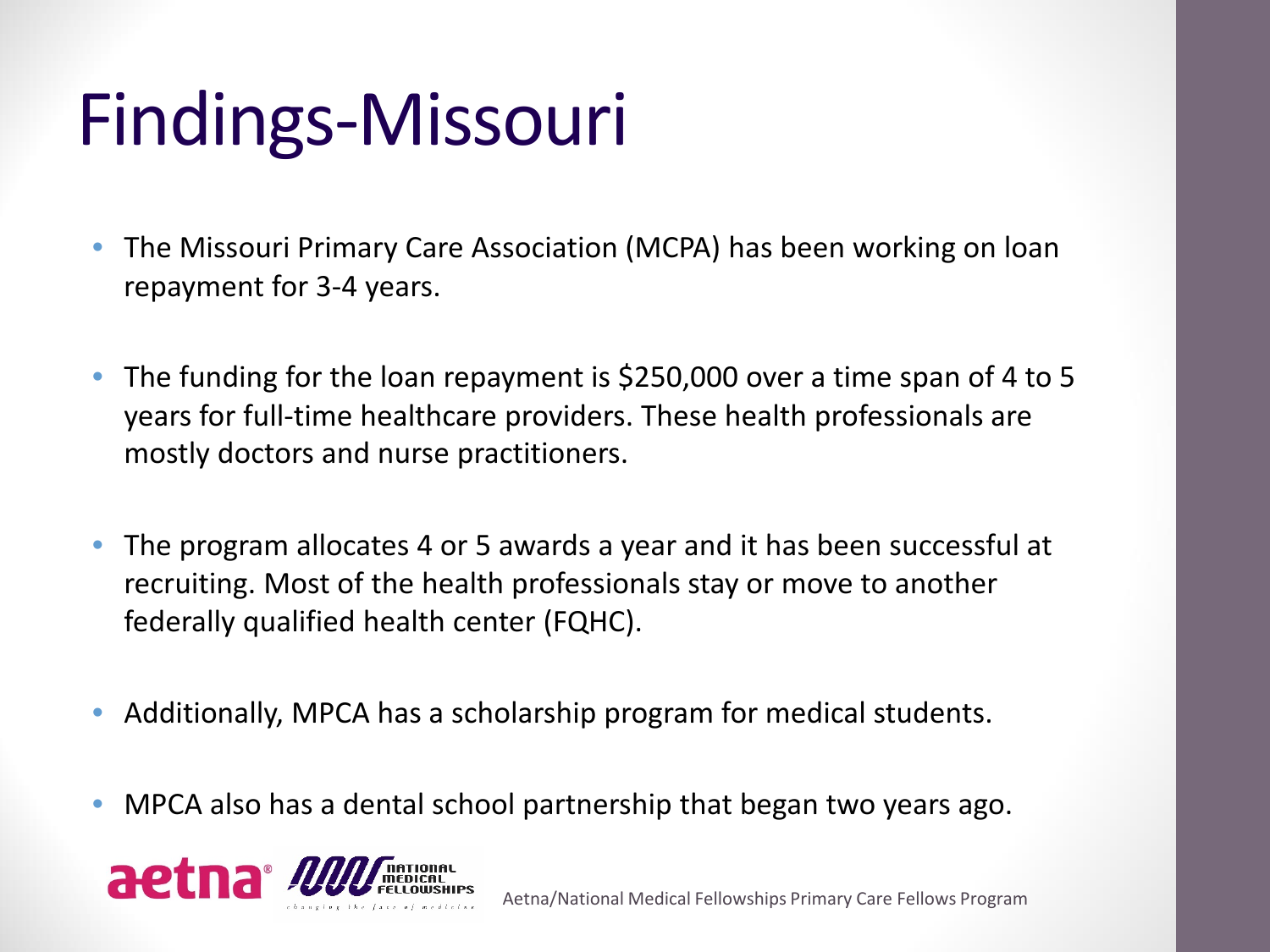#### Findings-Pennsylvania

- Funds from a 2013 grant from their State Department of Health have been used on a career center to recruit and retain clinicians. The main focus of the career center is on recruiting Physicians, Nurse Practitioners, and Physician Assistants.
- The loan repayment program has grown by increasing to 2 years for \$100,000 for fulltime physicians and dentists; and 2 years for \$60,000 for Nurse Practitioners and Physician Assistants.
- The program received 128 applications and allocated 34 awards last year.
- Furthermore, the state has a teaching health center called the Wright center. Training is held at the Wright Center for Graduate Medical Education and includes a number of residents.
- Members from PACHC attend recruitment fairs and educate health professionals.

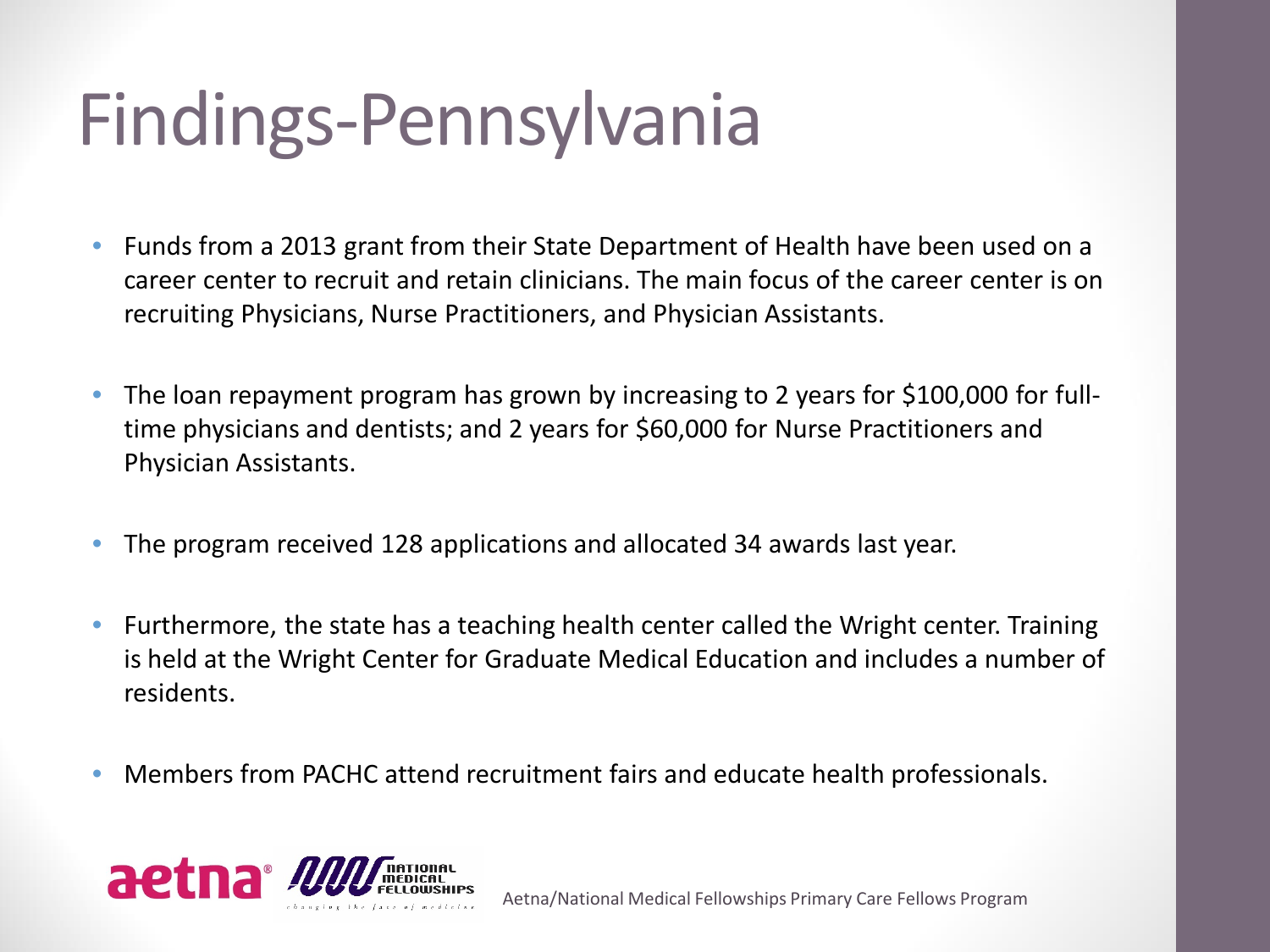# Conclusion and Recommendations

- Sustainability of CHC's depends on physician workforce.
- The focus of sustainability of CHC's should include retention and workforce development but state funding cuts is a major issue.
- Future research should explore cheaper alternatives of retention and recruitment methods such as recruitment searches using surveys
- Other states can implement similar recruitment programs as the ones in Missouri and Pennsylvania